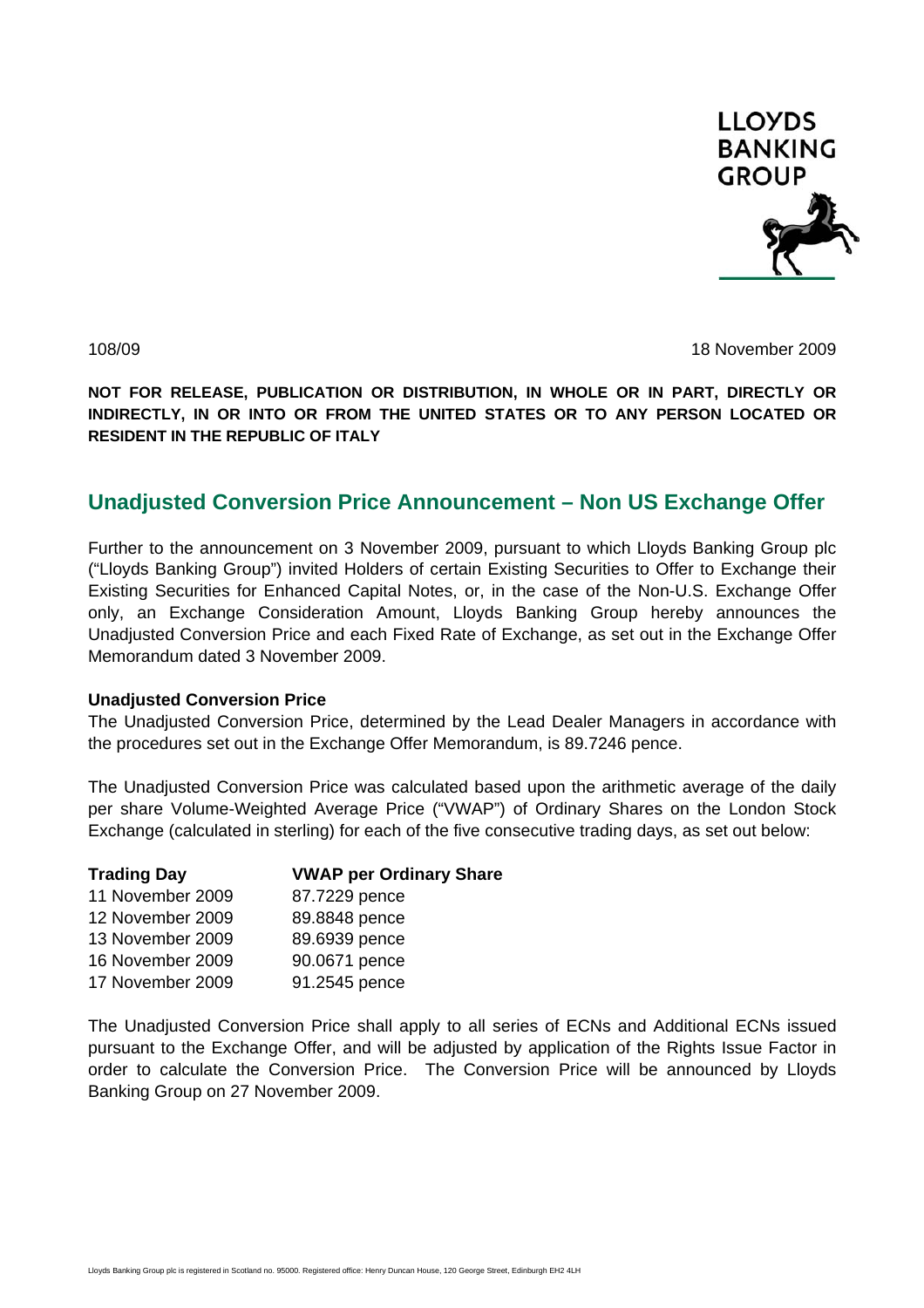## **Fixed Rates of Exchange**

In addition, the Lead Dealer Managers have determined the Fixed Rates of Exchange set out below in accordance with the procedures described in the Exchange Offer Memorandum. Each Fixed Rate of Exchange represents the spot rate of exchange of the relevant currency into sterling prevailing at or about noon (London time) on 17 November 2009, and will be used for the purpose of determining acceptances of Offers to Exchange up to the Maximum ECN New Issue Amount and the Maximum Exchange Consideration Amount).

| Currency     | <b>Fixed Rate of Exchange</b> |
|--------------|-------------------------------|
| Euro         | 1.1262                        |
| U.S. dollars | 1.6778                        |
| Yen          | 149.57                        |

Capitalised terms used, but not otherwise defined in this announcement, shall have the meanings given to them in the Exchange Offer Memorandum dated 3 November 2009 relating to the Non-U.S. Exchange Offer.

 $-$  END  $-$ 

For further information:

| +44 (0) 20 7356 2167 |
|----------------------|
|                      |
|                      |
| +44 (0) 20 7356 2164 |
|                      |
|                      |
|                      |
| +44 (0) 20 7356 2075 |
|                      |
|                      |
|                      |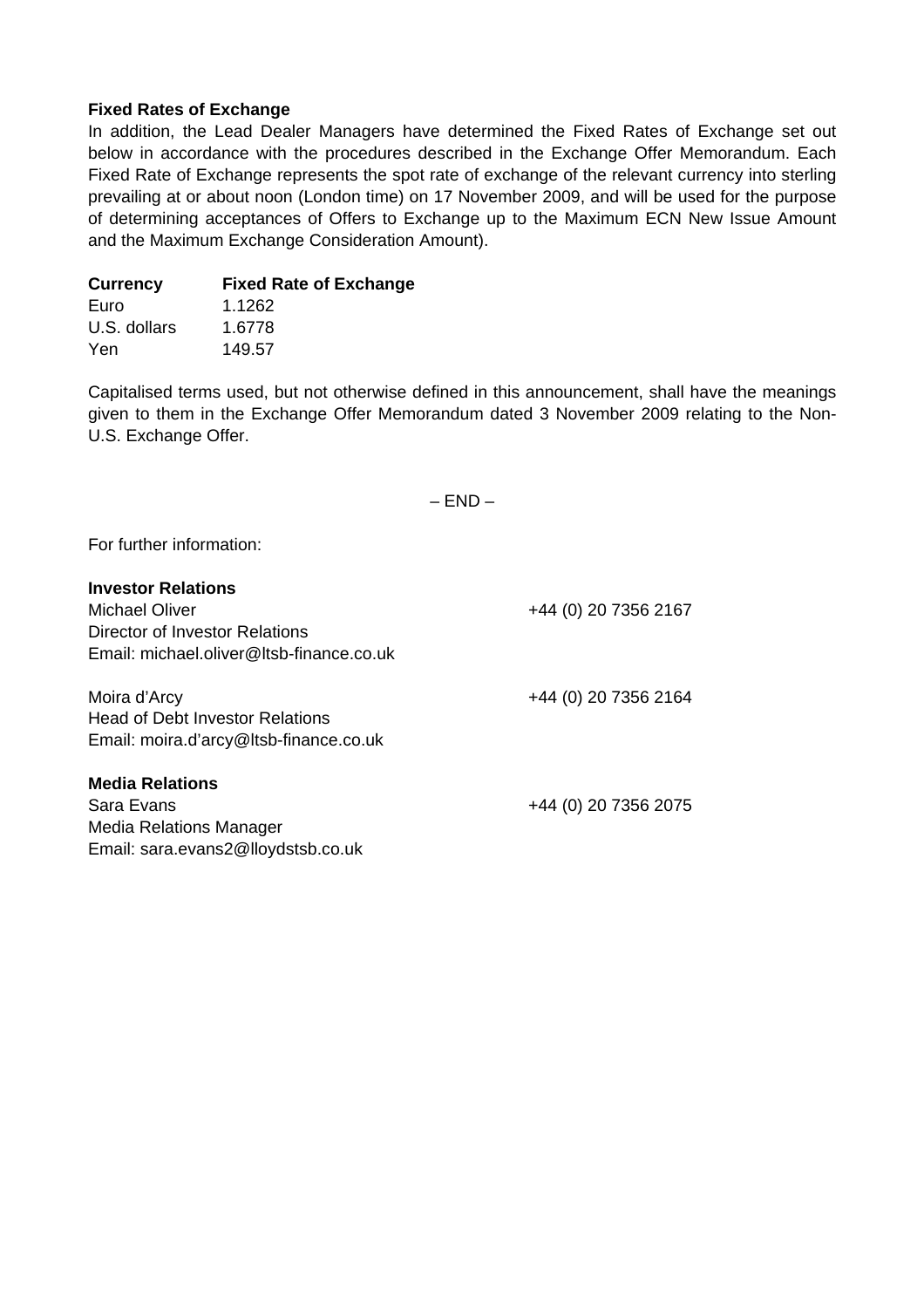In addition, requests for information in relation to the Non-U.S. Exchange Offer may be directed to:

#### **JOINT GLOBAL CO-ORDINATORS, JOINT SPONSORS, LEAD DEALER MANAGERS AND JOINT STRUCTURING ADVISERS**

**Merrill Lynch International**  Merrill Lynch Financial Centre 2 King Edward Street London EC1A 1HQ United Kingdom

Tel: +44 20 7995 3715 Fax: +44 20 7995 8582 Attention: Liability Management – John Cavanagh email: john.m.cavanagh@baml.com

**UBS Limited**  1 Finsbury Avenue London EC2M 2PP United Kingdom

Tel: +44 20 7567 0525 Fax: +44 20 7568 5332 Attention: Liability Management Group email: OL-Lloyds-Exchange@ubs.com

The other Dealer Managers in connection with the Non-U.S. Exchange Offer are:

#### **DEALER MANAGERS**

#### **Citigroup Global Markets Limited**

Citigroup Centre Canada Square Canary Wharf London E14 5LB United Kingdom

Tel: +44 20 7986 8969 Attention: Liability Management Graham Bahan email: liabilitymanagement.europe@citi.com

#### **Goldman Sachs International**

Peterborough Court 133 Fleet Street London EC4A 2BB United Kingdom

Tel: +44 20 7552 9912 Fax: +44 20 7774 4477 Attention: European Fixed Income Syndicate Oliver Sedgwick email: [oliver.sedgwick@gs.com](mailto:oliver.sedgwick@gs.com)

#### **HSBC Bank plc**

8 Canada Square London E14 5HQ United Kingdom

Tel: +44 20 7991 5874 Attention: Liability Management – Andrew **Montgomery** email: liability.management@hsbcib.com

#### **J.P. Morgan Securities Ltd.**

125 London Wall London EC2Y 5AJ United Kingdom

Tel: +44 20 7779 2468 Attention: FIG Syndicate - Richard Howard email: richard.v.howard@jpmorgan.com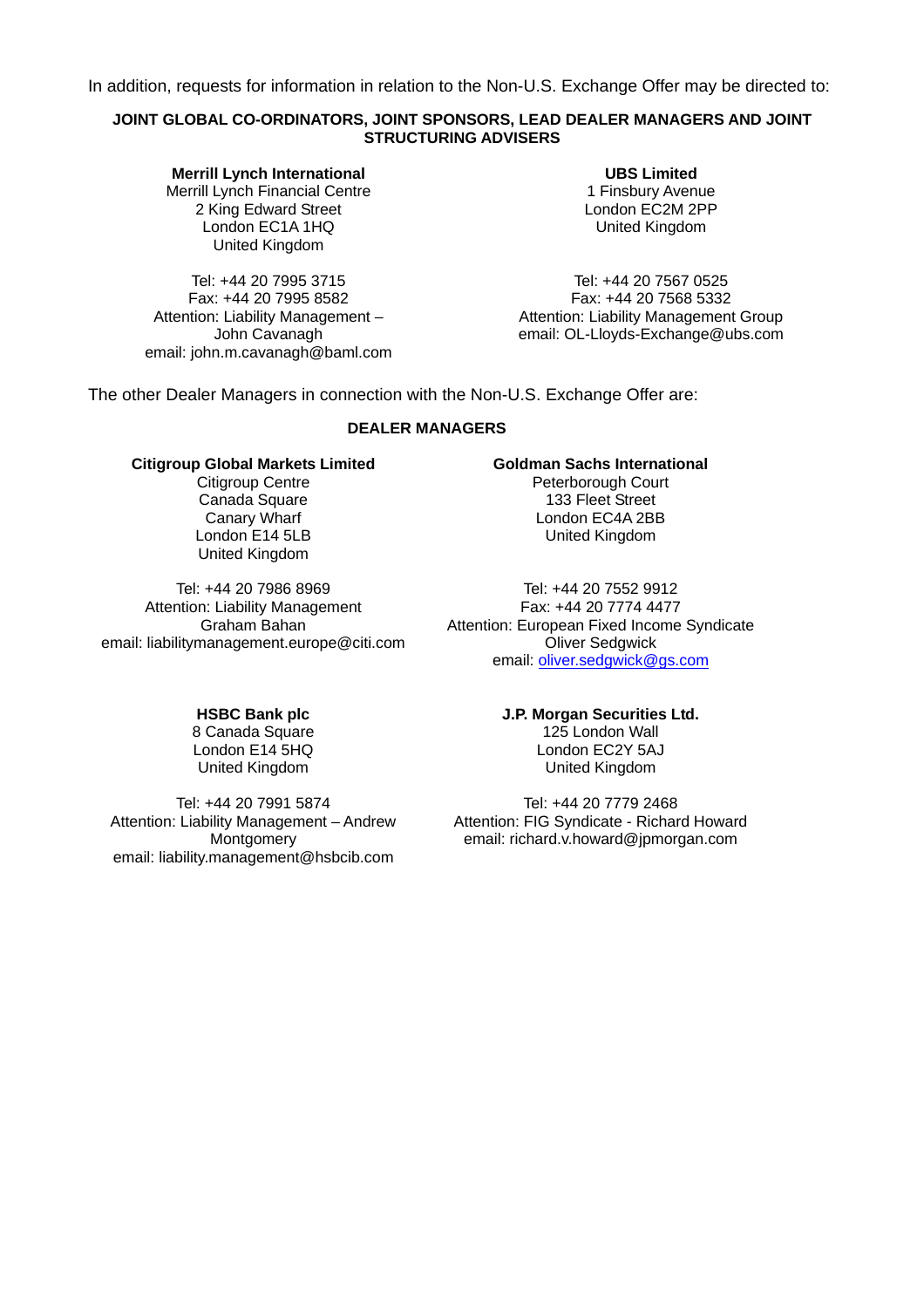#### **FORWARD LOOKING STATEMENTS**

This announcement contains forward looking statements with respect to the business, strategy and plans of Lloyds Banking Group, its current goals and expectations relating to its future financial condition and performance. By their nature, forward looking statements involve risk and uncertainty because they relate to events and depend on circumstances that will occur in the future. The Group's actual future results may differ materially from the results expressed or implied in these forward looking statements as a result of a variety of factors, including UK domestic and global economic and business conditions, the ability to derive cost savings and other benefits as well as to mitigate exposures from the acquisition and integration of HBOS, risks concerning borrower quality, market related trends and developments, changing demographic trends, changes in customer preferences, changes to regulation, the policies and actions of governmental and regulatory authorities in the UK or jurisdictions outside the UK, including other European countries and the U.S., exposure to regulatory scrutiny, legal proceedings or complaints, competition and other factors. Please refer to the latest Annual Report on Form 20-F filed with the U.S. Securities and Exchange Commission for a discussion of such factors. The forward looking statements contained in this announcement are made as at the date of this announcement, and the Group undertakes no obligation to update any of its forward looking statements.

#### **DISCLAIMER**

This announcement must be read in conjunction with the exchange offer memorandum for the Non-U.S. Exchange Offer dated 3 November 2009 (the "Non-U.S. Exchange Offer Memorandum"). This announcement and the Non-U.S. Exchange Offer Memorandum contain important information which must be read carefully before any decision is made with respect to the Non-U.S. Exchange Offer. If any Holder is in any doubt as to the action it should take, it is recommended to seek its own legal, tax, financial and accounting advice, including as to any tax consequences, from its stockbroker, bank manager, solicitor, accountant or other independent financial adviser. Any individual or company whose Existing Securities are held on its behalf by a broker, dealer, bank, custodian, trust company, or other nominee must contact such entity if it wishes to participate in the Non-U.S. Exchange Offer. None of the Dealer Managers, the Exchange Agent, the ECN Trustee, or any person who controls, or is a director, officer, employee or agent of such persons, or any affiliate of such persons, makes any recommendation as to whether Holders should participate in the Non-U.S. Exchange Offer. No offer or invitation to acquire or exchange any securities is being made pursuant to this announcement. Neither this announcement nor the Non-U.S. Exchange Offer Memorandum constitute an invitation to participate in the Non-U.S. Exchange Offer in any jurisdiction in which, or to or from any person to or from whom, it is unlawful to make such invitation under applicable securities laws and offers of Existing Securities for exchange pursuant to the Non-U.S. Exchange Offer will not be accepted from Holders in any jurisdiction where such invitation is unlawful.

The distribution of this announcement and the Non-U.S. Exchange Offer Memorandum in certain jurisdictions may be restricted by law. Persons into whose possession this announcement and/or the Non-U.S. Exchange Offer Memorandum come are required by each of the ECN Issuers, Lloyds Banking Group, the Dealer Managers and the Exchange Agent to inform themselves about, and to observe, any such restrictions.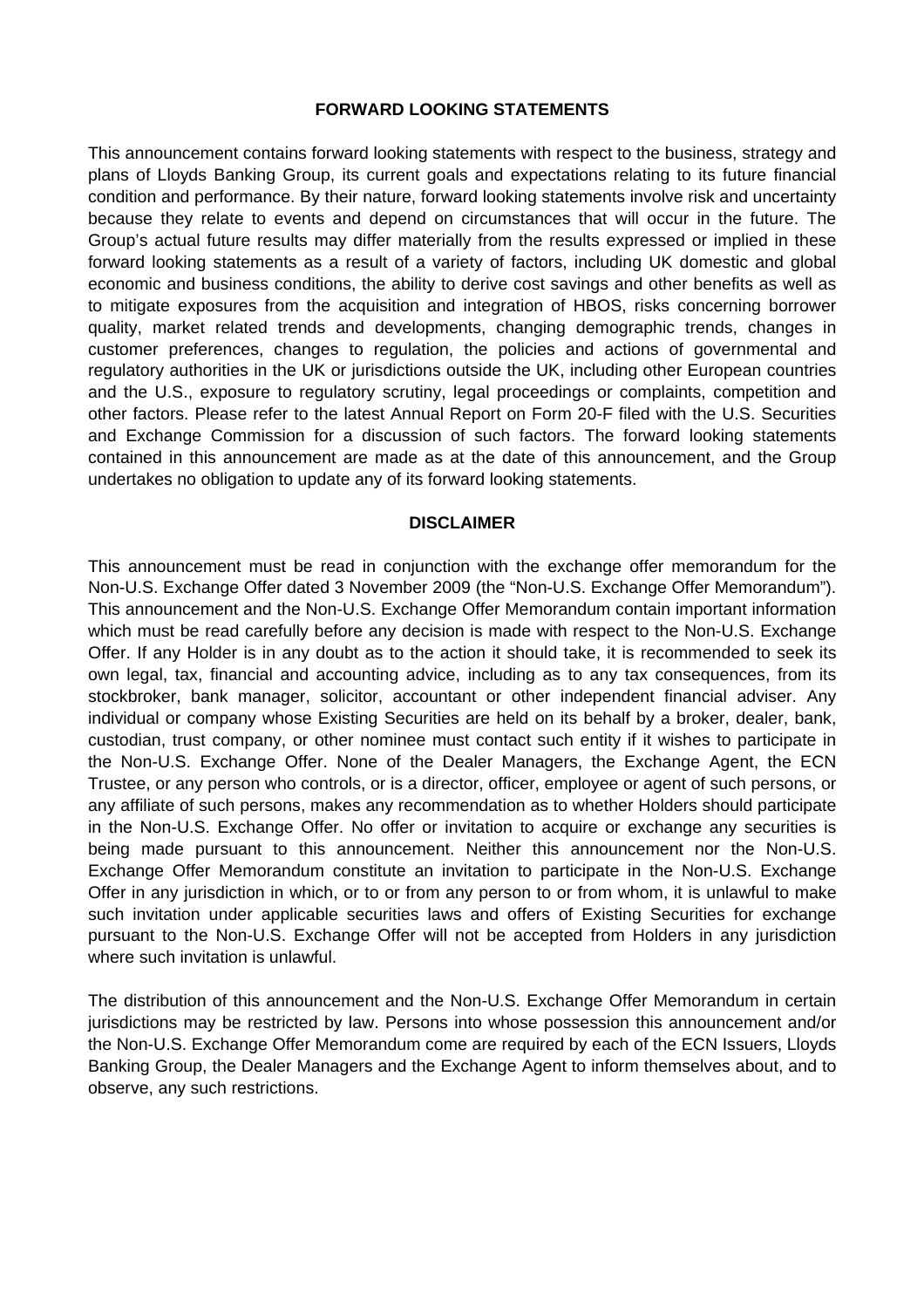## **OFFER RESTRICTIONS**

# **European Economic Area**

This announcement and the Non-U.S. Exchange Offer Memorandum have been prepared on the basis that the Non-U.S. Exchange Offer will either be made pursuant to an exemption under the Prospectus Directive, as implemented in Member States of the EEA, from the requirement to produce a prospectus for offers of the ECNs or the relevant Exchange Consideration or by the use of the Non-U.S. Exchange Offer Memorandum, as a prospectus approved by the UKLA and prepared in accordance with the Prospectus Directive and the Prospectus Rules made under section 73A of FSMA and passported to the EEA Permitted Jurisdictions. Accordingly, any person making or intending to make an Offer to Exchange within the EEA should only do so in the EEA Permitted Jurisdictions using the Non-U.S. Exchange Offer Memorandum, or, in any other EEA jurisdiction, in circumstances in which no obligation arises for the ECN Issuers, Lloyds Banking Group or any of the Dealer Managers to produce a prospectus for such offer.

# **United States**

The Non-U.S. Exchange Offer is not being made, and will not be made, directly or indirectly, in or into, or by use of the mail of, or by any means or instrumentality of interstate or foreign commerce of or of any facilities of a national securities exchange of, the United States or to, or for the account or benefit of, U.S. persons. This includes, but is not limited to, facsimile transmission, electronic mail, telex, telephone and the internet. Accordingly, copies of this announcement, the Non-U.S. Exchange Offer Memorandum and any other documents or materials relating to the Non-U.S. Exchange Offer are not being, and must not be, directly or indirectly, mailed or otherwise transmitted, distributed or forwarded (including, without limitation, by custodians, nominees or trustees) in or into the United States or to U.S. persons and the Existing Securities for the Non-U.S. Exchange Offer cannot be Offered for Exchange by any such use, means, instruments or facilities or from within the United States or by U.S. persons. Any purported Offer to Exchange such Existing Securities resulting directly or indirectly from a violation of these restrictions will be invalid, and any purported Offer to Exchange made by a U.S. person, a resident of the United States or from the United States or from any agent, fiduciary or other intermediary acting on a nondiscretionary basis for a principal giving instructions from within the United States or for a U.S. person will be invalid and will not be accepted.

Neither this announcement nor the Non-U.S. Exchange Offer Memorandum constitute an offer of securities for sale in the United States or to U.S. persons. The New Securities have not been, and will not be, registered under the Securities Act or the securities laws of any state or jurisdiction of the United States, and may not be offered, sold or delivered, directly or indirectly, in the United States or to, or for the account or benefit of, U.S. persons. There will be no public offering of securities in the United States. The purpose of this announcement and the Non-U.S. Exchange Offer Memorandum is limited to the Non-U.S. Exchange Offer, and neither this announcement nor the Non-U.S. Exchange Offer Memorandum may be sent or given to any person other than in an offshore transaction in accordance with Regulation S under the Securities Act.

Each Holder of Existing Securities participating in the Non-U.S. Exchange Offer will represent that it is not a U.S. person and is participating in the Non-U.S. Exchange Offer in accordance with Regulation S under the Securities Act and that it is not participating in the Non-U.S. Exchange Offer from the United States nor is it a U.S. person or an agent, fiduciary or other intermediary acting on a non-discretionary basis for a principal giving instructions from within the United States or for a U.S. person.